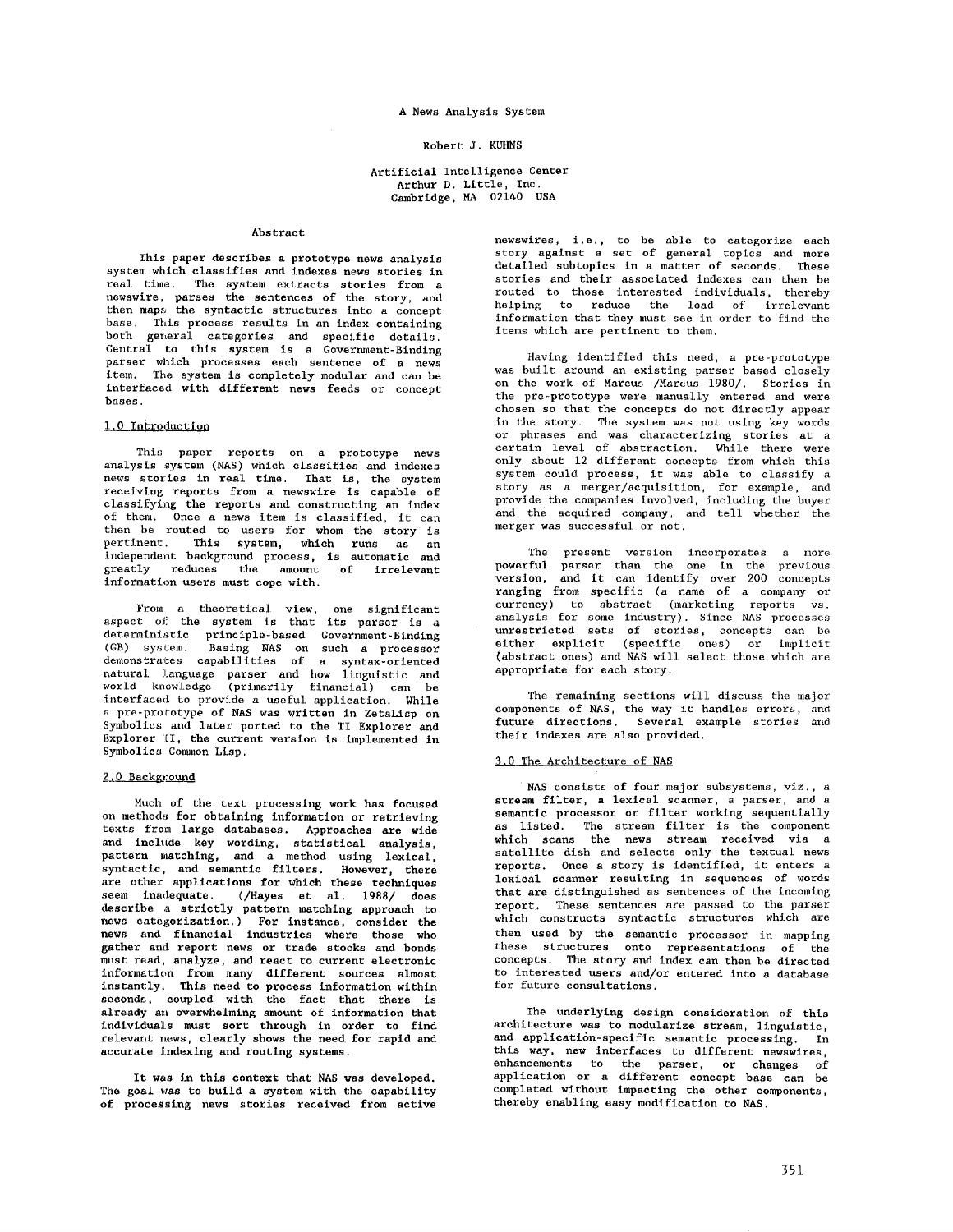## 3,1 The Stream Filter

NAS is currently interfaeed with a news feed which transmits news related to financial and commodity markets. Since the textual reports are interspersed with various quotations which are not input to NAS, the stream filter screens the non-textual items and directs only the stories containing text to NAS. When a quote is prefaced with several lines of text, the stream filter will send the item for processing of the text while the numerical quotes are ignored.

The stream filter can be deactivated and stories that have been stored on text files are then used as the corpus. The effect of changes to the system can now be traced when using static input.

#### 3.2 The Lexical Scanner

The lexical scanner receives the news reports from the stream filter and provides the parser with processlble input. It decomposes the incoming stream into words, numbers, distinguished characters, e.g., \$ (dollar sign) and % (percent sign), punctuation, and sentences, and it also equates abbreviations with its unabbreviated form. The scanner has access to the lexicon and when it recognizes a word, it associates all the lexlcal information with that word.

As the scanner is analyzing the stream of characters, it is also determining the presence of sentences, i.e., sentence delimiters. Sentences ending in question or exclamation marks are easily detectable. Although news services differ, algorithms which rely on the formatting scheme of

the news source have been developed which find declarative sentences even in the cases where they contain perlod-final abbreviations. The beginning and end of a news story are characterized by distinguishing features, so story identification is trivial.

#### 3,\$ The Parser

Central to NAS is the parser which provides syntactic structures that are eventually mapped onto concepts resulting in an index for a story. The parser is a prlnclple-based GB parser and is a substantially revised "version of /Kuhns 1986/. (See /Abney 1986/,/Berwlck 1987/, /Kashket 1987/, /Thiersch 1987/, and /Wehrll 1987/ for descriptions of prlnclple-based parsers.) The parsing strategy is deterministic in that no temporary Structures are built or information deleted during the course of a parse (/Berwlek 1987/ and /Marcus 1980/). It should be noted that in connection with this type of application, speed is crucial and although a deterministic parser is strict in that it cannot backtrack or produce alternate parses in ambiguous<br>sentences, its speed of annroximately 100 sentences, its speed of approximately 100 words/second in linear time is essential.

The parser has two main subsystems, viz., the set of interacting GB-modules and the lexicon. These modules include principles and constraints from Case and bounding theories and, especially, X-bar, thematic or  $\theta$ , trace, binding, and control theories. These latter subsystems have a particularly prominent role for the parser. Predicate-argument relations or  $\theta$ -role assignments to arguments of predicates are determined by  $\theta$ -theory. In the case where movement has occurred, trace theory will relate an argument which now must reside in a position which cannot receive a  $\theta$ -role with its empty category or trace in a  $\theta$ -marked position from which the constituent has moved.

This enables the  $\theta$ -role of the argument to be determined. Possible eoreferentlal relations for pronomlnals and anaphors are identified with principles of binding and control theory. Moreover, the Extended Projection Principle, 8-Criterlon, and Case filter are observed by the parser. (For a full discussion of these modules and principles see /Chomsky 1981/.)

The primary output of the parser is a set of licensing relations. "Licensing" is a cover term for any of a number of possible relations between projections. Nonmaximal projections are licensed by maximal projections via X-bar theory and these maximal projections are licensed by an argument.or a trace of an argument, a predicate, or an operator. Specifically, a predicate licenses its internal arguments or complements and its external argument or its subject. (Again for a more detailed discussion of these aspects of GB theory see /Chomsky 1986/.)

In that the goal of the parser is to license projections of each element of a sentence, it can perform two basic operations. It can construct a projection of a lexical item in direct use of X-bar theory or it can establish or assert a licensing relation between two maximal projections with respect to other constraints of GB Theory. The parser proceeds by first building a *maximal*  projection and then attempts to license it to another maximal projection or vice versa, i.e., another projection to it.

Upon encountering a lexical item, the parser creates a maximal projection consisting of a set of features. Each node receives a type in terms of X-bar primitives ( $\pm$ N,  $\pm$ V), an index, and its lexleal item from which it has projected. Relevant GB systems are invoked during the parse to determine binding relations and  $\theta$ -role assignments. The proper index to encode binding or coreference will be incorporated in the projection and co-lndexed projections share all of their features. However, it is not always possible to assign an index or  $\theta$ -role at the inception of a projection because of inadequate information. The parser will not commit itself and will only include the syntactie structure that it can derive at that stage of the parse. When the relevant information is available, the parser will incorporate it in the incomplete node which preserves the monotonicity of parsing information. This process is constrained to the current cyclic node which is the left bounded context of the parser. (/Knhns in preparation/ will discuss the specifics of this parser.) The parser produces a list of licensing relations for each sentence of a news story. In turn it outputs an ordered llst of the relations corresponding to the sentences of a news report. This set is then passed to the semantic processor.

The other component of the linguistic processor of NAS is the lexicon which contains words and distinguished strings, together with their syntactic and subcategorlzatlon features including X-bar primitives  $(\pm \bar{N_0}, \pm V)$ , number, name or referential expressions, complement types, control features (for interpreting empty subjects (PRO) of infinitival complements), and  $\theta$ -grids or 8-role assignments for predicates. An ambiguous lexleal entry has features for all of its potential types associated wlth that item and lexlcal ambiguity resolution procedures choose the appropriate features during the parse(/Milne 1983/ and /Milne 1986/).

Morphology is minlmal~ reflecting :only  $_{\rm{relations~between~roots~and~that~derrwater}$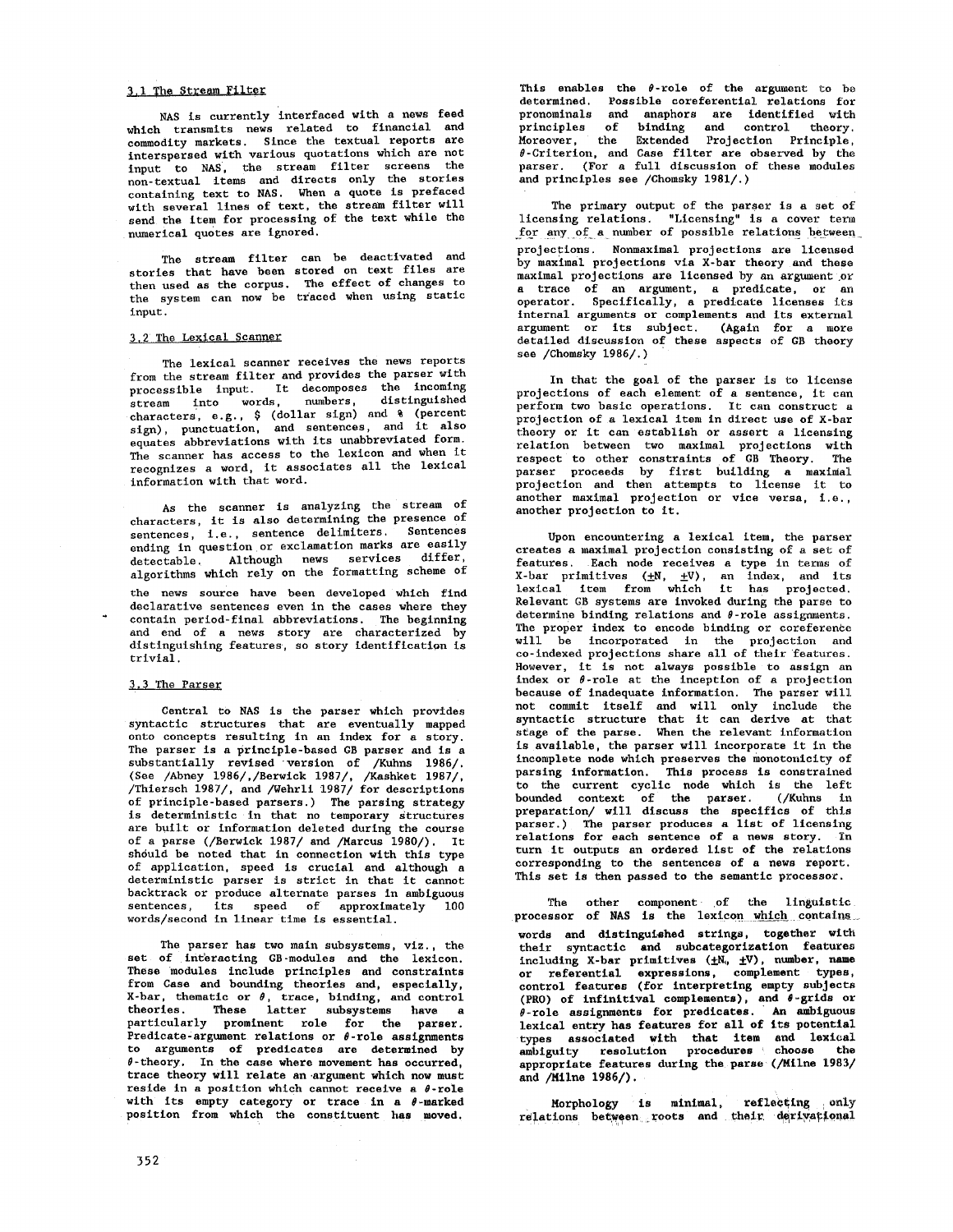forms and associations between words and affixes. Lexical redundancy rules for specifying correspondences between sets of features have been implemented. Since news reports frequently have abbreviations, lexlcal entries which have an abbreviated form will be marked as such, and when the abbreviation appears in a story, the lexical scanner *xetrieves* the lexical information of the unabbreviated form. Relationships between lexical items and their extragrammatical features will be discussed below (Section 3.4).

The lexicon consists of less than 15,000 members and in building the lexicon the emphasis has been on the inclusion of verbs, adjectives, and prepositions. Names, espeelally of individuals, corporations, and geographical locations, not present In the lexicon are found in news reports regularly. While many familiar names are in the lexicon, unfamiliar nouns are handled by the error handling routines (Section 5.0).

While the lexicon is updated as needed, the way it was originally constructed was to collect distinct "words" from stories received from a satellite feed. Numbers were disregarded but names and abbreviations were included. During several *non-continuous* weeks of scanning the stream for new words, the task of assigning syntactic features to each valid item began. While this is a laborious and time.consuming process, it was aided by a menu-drlw~n facility for feature assignment where typing was minimized and much time saved.

Also, during the time that previously unknown words were being "collected," a counter was indicatin~ the number of *current* words in increments of I00. When the llst was slightly over

 $7,000$ , the number of new words being added to it slowed. Furthermore, a point of convergence seemed to occur under 9,500 items. At this stage of lexicon development, a comparison of the existing words against a sample of over 50 words (mainly verbs and adjectives) taken from another news service suggested that the present llst was sufficient in that it contained every word taken from the news stories. This is significant because a system which is to parse sentences within a story must have the capability of recognizing each word. Since it appears that the vocabulary of reports is bounded (with the exception of names), rapid linguistic processing of news is realizable with respect to ].exical recognition.

## 3.4 The Semantic Processor

The semantic processor is an automatic pattern marcher which incorporates world knowledge that is used to determine the "meaning" of its linguistic input with respect to a set of topics and designators in its concept base. The term concept refers to a general notion such as merger/ acquisition, terrorism, currency report, or strikes and lockouts. Designators are subtopics which provide detail to an index. A story categorized as a *merger/acqulsltlon* could be further characterized by designators indicating specific companies involved or by the industries impacted. The existing system has the capability of processing over 200 concepts and designators. The output of this processor (and NAS) is a classification or index of a story consisting of one or more general concepts and their designators. If no general concept is found, the system may still assign designators. In other words, a story may be sbout Air France while the general classification is unknown.

Structurally, the processor can be viewed as having a concept base and a  $\theta$ -relation interpreter which takes as input the predicate-argument structures denoted by  $\theta$ -relations and attempts to find matches with elements in the concept base. The concept base itself possesses an internal structure consisting of several levels of abstraction. The most concrete level consists of names which enter into an index whenever present in a story. This level primarily contains names of corporations, industries, corporate executives, government officials, and geographical locations. In order to keep linguistic and the application

dependent concepts independent, pointers between the lowest level of the concept base and the lexicon are used. A change to the concept base or substitution of a new one will not affect the linguistic component.

Representations at the next level reflect commonality which the elements at the first level share and together they provide designators for a story. The objects at this *more* abstract level are called entity types and they further characterize the members of the first level. Two common entity types are industry type and company. The semantic processor can assign an industry designator to a story if either the industry is explicitly mentioned in the story or if companies or individuals mentioned in the story are related to a particular industry. So a news item about Swiss Air will have both the name Swiss Air and its associated industry, viz., Airline Industry, assigned to its index.

The last and most abstract level is that of a general concept such as merger/acquisition, currency report, strikes and lockouts, and terrorism. These are represented by frames where there is one action slot and at least one entity type slot (determined from the previous level). Moreover, one concept may have several different representations. The action slot is a list of one or more synonomous words or phrases that denote an action or the "doing" component of a concept. The members of the action slot are not semantic primitives but are actual words. Furthermore, they are word stems and not all of their morphological variants. The entity type slots contain types of entities which are found in the previously discussed level of the concept base. For example, a partial representation for merger/acquisition is:

> (i) Merger/Acquisition Action: buy, take over Agent: company Object: company

where buy or take over is the action and the entity type slots are labeled agent and object and their members must be of the type company. Details of this formalism are discussed below in connection with the  $\theta$ -relation interpreter.

The other module of the semantic processor is a  $\theta$ -relation interpreter which maps  $\theta$ -relations of each sentence of a news story into the concept base, or, in other words, onto specific concepts and designators. This mapping is executed as follows. First, recall *that* the parser returns a set of licensing relations including  $\theta$ -relations for each story. Each member of this set is a list of the relations for a sentence of the story. In examining the  $\theta$ -relations for a sentence, the interpreter attempts to establish general concepts by pairing the predicate and arguments of a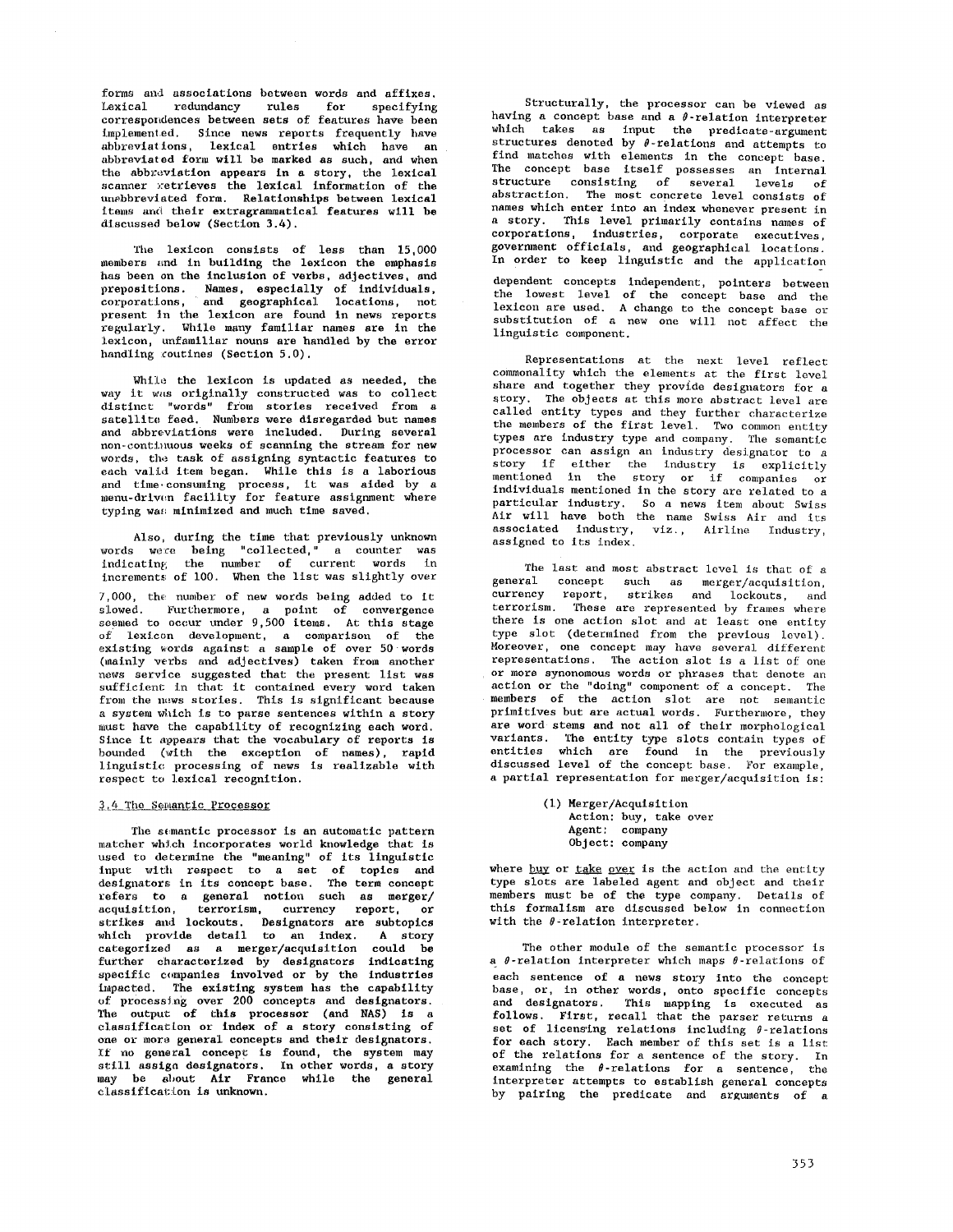$\theta$ -relation with the action and entity type slots of a concept, respectively. For example, consider a merger/acquisition frame (1) and a  $\theta$ -relation which has bought as a predicate with its agent being Acme Corp. and its object as Software Inc.

The 0-relatlon interpreter first determines that bought is related to buy and that buy is a member of the action slot. Since this comparison is successful, the interpreter then derives the entity types of <u>Acme Corp,</u> and Software Inc. from the abbreviations Corp. and Inc. Both have an entity type of company, and the interpreter can match the argument structure of the  $\theta$ -relation with the entity type slots of (1), resulting in a merger/ acquisition classification being assigned to the story.

In attempting to determine a general categorization, the interpreter is encountering specific company names and, perhaps, their associated industry names. If these are contained in the concept base, they are also entered into the index. In this hypothetical example, if Software Inc. was listed in the concept base and related to the computer industry, then independent of the general classification, the final index would contain both the name of the company and its industry. In this way, a user can specify a particular company and receive all stories mentioning it, although there may not be any further index.

Since the mapping of the interpreter between the  $\theta$ -relations of the parser and the concepts in the concept base is structure preserving, the items within indexes can also exhibit certain relationships. Arguments which are either an agent or object in a  $\theta$ -relation will correspond to entity slots marked agent and object in a concept, respectively. Thus, the index will reflect the roles in which the participants are engaged, e.g., in a merger/acquisition the buyer and the acquired<br>could be distinguished. be distinguished.

The next section provides several examples.

#### 4.0 Examples

This section illustrates the type of indexes which NAS produces. The stories are from Reuters and the results are actual outputs from NAS.

#### Story 1

Montreal, Nov 3 - Air Canada's 8,500 groundworkers plan rotating strikes in the next few days following a collapse in contract talks with the government-owned airline earlier today, a union spokesman said.

Chief union negotiator Ron Fontaine said the workers will give 24 hours notice of a walkout but only two hours notice of which airports or maintenance centres they will strike.

The airline has warned that it will lock out any workers participating in rotating strikes until a new contract agreement is reached. The union last went on strike in 1978, shutting down the airline for two weeks.

Indexes:

Strikes and Lockouts Industry - Airlines

The system has the concepts of strikes and lockouts and airlines industry in its concept base. The designator Airlines Industry is arrived at by a relation between Air Canada and its industry. The more general notion of Strikes and Lockouts appears as a frame in the concept base of the form:

> (2) Strikes and Lockouts Action: plan, participate Agent: employee Object: strike

where the action slot consists of plan and participate and the agent slot is of type employee of which <u>groundworkers</u> is so marked. The word <u>strike</u> is simply marked as strike. The parser

returns a  $\theta$ -relation for the first sentence with as a predicate, <u>groundworkers</u> as the agent, and <u>strikes</u> as the object. The  $\theta$ -interpreter operates as described in the previous section and the Strikes and Lockouts frame is satisfied. Other typical results of processing by NAS are stories 2 and 3. Only the first sentence of each are provided since the remaining sentences of these news reports did not add any new information to the index.

## Story<sub>2</sub>

Valley Forge, Pa, November 3 - Alco Standard Corp. said it sold two of its gift and glassware companies for an undisclosed amount of cash to management groups in leveraged huyouts.

 $\cdot$ 

Indexes:

Divestment Industry - Giftware Trade - Glass

## Story.3

Kuwait, November 3 - A booby-trapped car bomb exploded in Kuwait City on Tuesday morning, the official Kuwait news agency Kuna report.

Indexes:

Terrorism Location - Kuwait Instrument - Bombings

Since the details of indexing are identical to those above, they will be omitted here. However, it is noteworthy to indicate that the word divestment does not appear anywhere in Story 2. (Clearly, the verb sold alone could not trigger a divestment.) Similarly, in Story 3 terrorism is never used, yet NAS correctly indexes the story and also identifies the location and the weapon or instrument used.